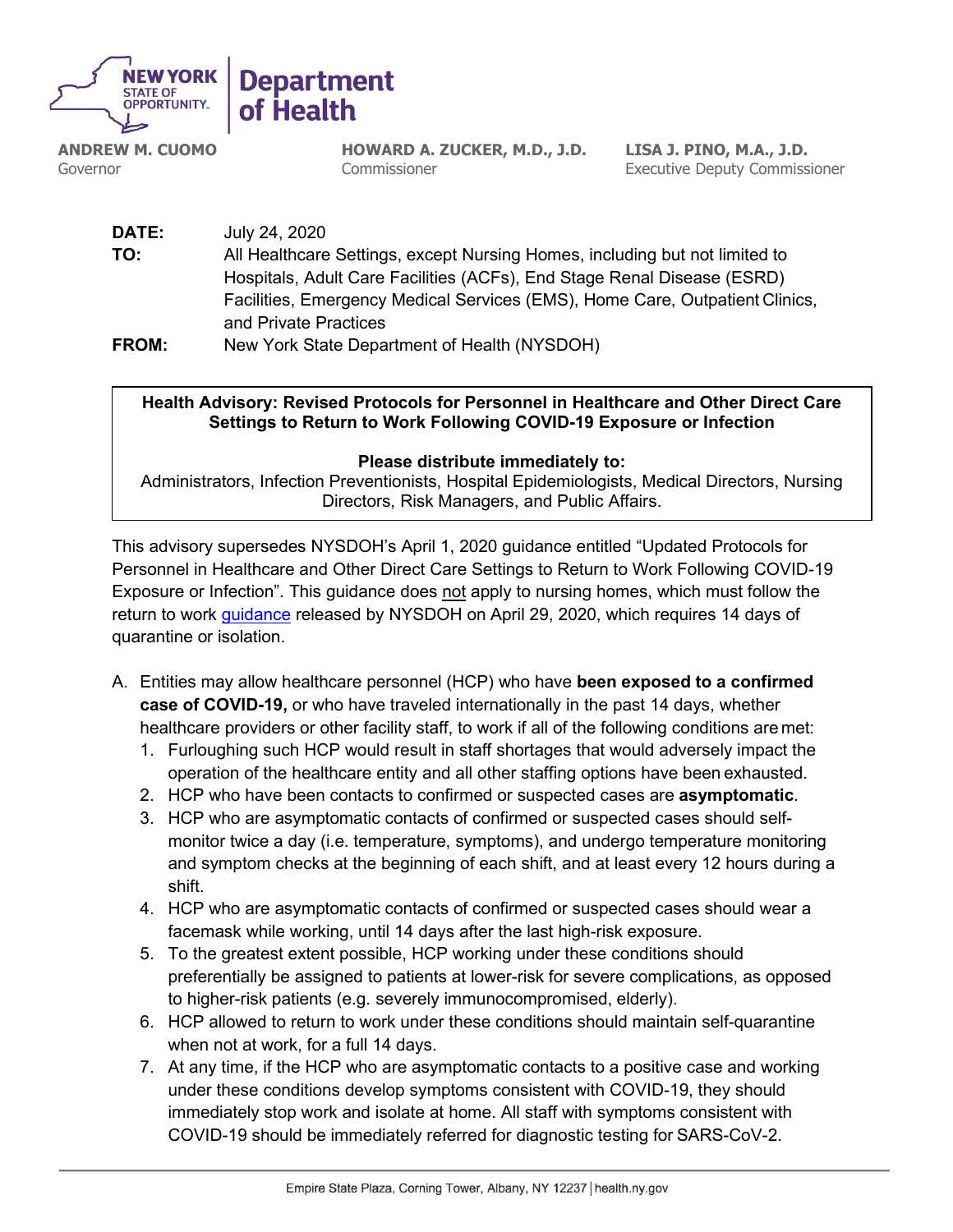- B. Entities may allow healthcare personnel (HCP) who have traveled in the past 14 days to a state with a significant degree of community spread of COVID-19 (see guidance at [https://coronavirus.health.ny.gov/system/files/documents/2020/06/interimguidance\\_travelad](https://coronavirus.health.ny.gov/system/files/documents/2020/06/interimguidance_traveladvisory.pdf) [visory.pdf\)](https://coronavirus.health.ny.gov/system/files/documents/2020/06/interimguidance_traveladvisory.pdf), whether healthcare providers or other facility staff, to work if all of the following conditions are met:
	- 1. HCP are asymptomatic.
	- 2. HCP received diagnostic testing for COVID-19 within 24 hours of arrival in New York.
	- 3. HCP self-monitor twice a day (i.e. temperature, symptoms), and receive temperature monitoring and symptom checks at the beginning of each shift, and at least every 12 hours during a shift.
	- 4. HCP wear a facemask while working.
	- 5. To the extent possible, HCP working under these conditions should preferentially be assigned to patients at lower risk for severe complications, as opposed to higher-risk patients (e.g. severely immunocompromised, elderly).
	- 6. HCP allowed to return to work under these conditions should maintain selfquarantine when not at work.
	- 7. At any time, if the HCP working under these conditions develop symptoms consistent with COVID-19, they should immediately stop work and isolate at home. All staff with symptoms consistent with COVID-19 should be immediately referred for diagnostic testing for SARS-CoV-2
- C. Entities may allow HCP with **confirmed or suspected COVID-19,** whether healthcare providers or other facility staff, to continue to work if all of the following conditions are met:
	- 1. To be eligible to return to work, HCP with confirmed or suspected COVID-19 must have maintained isolation for at least 10 days after illness onset, must have been fever-free for at least 72 hours without the use of fever reducing medications, and must have other symptoms improving.
	- 2. HCP who are severely immunocompromised as a result of medical conditions or medications should consult with a healthcare provider before returning to work. Entities should consider seeking consultation from an infectious disease expert for these cases.
	- 3. If HCP is asymptomatic but tested and found to be positive, they must maintain isolation for at least 10 days after the date of the positive test and, if they develop symptoms during that time, they must maintain isolation for at least 10 days after illness onset and must have been at least 72 hours fever-free without fever reducing medications and with other symptoms improving.
	- 4. Staff who are recovering from COVID-19 and return to work after 10 days should wear a facemask while working until symptoms have completely resolved, so long as mild symptoms are improving, if they persist.
	- 5. In the **rare** instance when an HCP with unique or irreplaceable skills critical to patient care has a positive COVID-19 diagnostic test, but remains asymptomatic, the healthcare